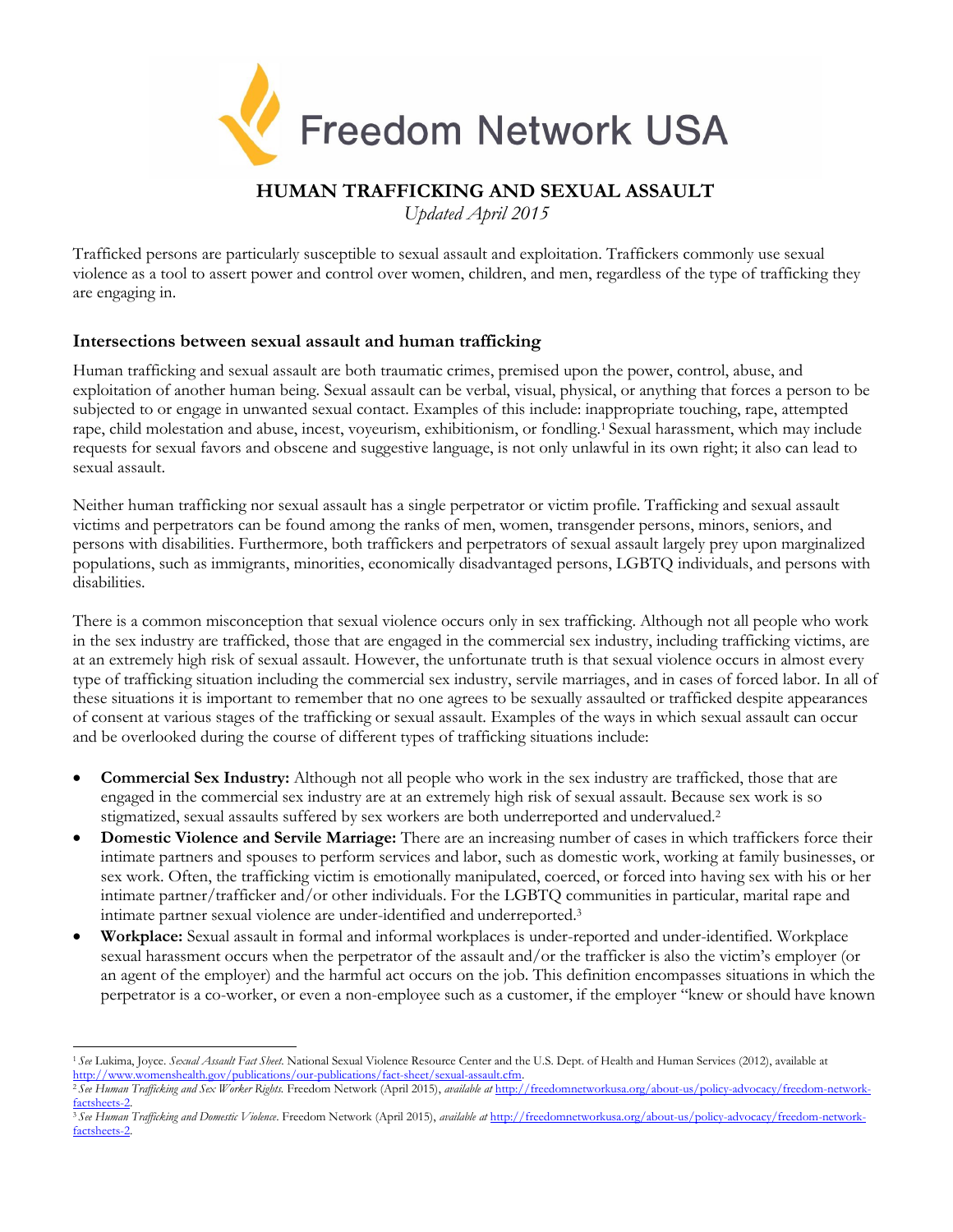of abuse that involved the workplace and failed to take prompt and appropriate remedial action."4 Sexual assault and/or harassment of trafficking victims is common in restaurants, bars, domestic work, factories, agriculture, and home care industries.

### **Working with survivors of sexual assault and trafficking through a collaborative, victim-centered approach**

It is highly likely that first responders and service providers working with either sexual assault or trafficking survivors will come across victims of both crimes. Survivors of both crimes have wide-ranging needs that can best be addressed through the joint efforts of law enforcement agencies, legal aid organizations, cultural or community-based organizations, victim advocates and caseworkers, interpreters, health care providers, and social welfare associations. Agencies that encounter and work with trafficked persons and sexual assault survivors face additional challenges that can be best addressed through a multipronged, victim-centered identification and service model. Such an approach stresses that empowering the survivor, providing support to aid in rebuilding their self-determination, and respecting their choices are the most effective means of assisting survivors. <sup>5</sup>

Identification remains difficult because it is particularly challenging for survivors to come forward due to the social and cultural stigmas attached to trafficking and sexual assault.6 Victim blaming is still common in both crimes. Trafficking victims are often blamed or dismissed because of perceptions of their immigration status, any past criminal or sexual history, and whether they accepted money for their labor/services.<sup>7</sup> Sexual assault victims are often blamed for their choice of clothing, relationship histories, alcohol or drug use, sexual behavior, and/or *compliance* in some aspect of the assault that is misjudged as *consent*. <sup>8</sup>Survivors need the space to self-identify and report these crimes. A victim-centered practice promotes a non-judgmental approach that supports victims as they try to rebuild their lives.

First responders who are particularly well-positioned to identify and support trafficking victims include: criminal law enforcement agencies that work with sexual assault, child sexual abuse, and domestic violence survivors, child advocacy centers, sexual assault service providers, sexual assault nurse examiners,<sup>9</sup> health care providers, and child and social welfare agencies. Other responders trained to identify sexual assault and sexual harassment are civil law enforcement agencies (e.g. Equal Employment Opportunity Commission and state labor agencies) and legal/social services agencies that deal directly with employment and labor violations, which have the ability to screen for trafficking and assist with Uand T-visas and other forms of legal relief.

Many victims suffer from harmful physical, sexual, and mental health effects of the combined trafficking and sexual assault that they experience. Understanding the effects of such complex, compounded trauma can help first responders to better identify survivors and address their needs. Some examples include: injuries resulting from physical and sexual violence, sexually transmitted infections, sterility, miscarriages, impacts of forced or coerced abortion, and drug or alcohol dependency.10 Psychological harm may include flashbacks, eating disorders, hyper-vigilance, memory loss, acute fear and distrust, suicidal thoughts, anger, shame, grief, and/or disassociated ego states, over-sexualized behavior, Post-traumatic Stress Disorder (PTSD), or depression.11 If trained to identify these physical and behavioral patterns, first responders and service providers can provide survivors with appropriate support and referrals for legal and social service agencies that

*Inherent Challenges and Promising Strategies from the Field.* U.S. Dept. of Health and Human Services (2008), available at [http://aspe.hhs.gov/hsp/07/HumanTrafficking/IdentVict/ib.pdf.](http://aspe.hhs.gov/hsp/07/HumanTrafficking/IdentVict/ib.pdf)

<sup>7</sup>*See generally* Srikantiah, Jayashri. *Perfect Victims and Real Survivors: The Iconic Victim in Domestic Human Trafficking Law*, 87 BOSTON U. LAW REV. 157 (2007). <sup>8</sup>Ullman, Sarah E., et. al. *Structural Models of the Relations of Assault Severity, Social Support, Avoidance Coping, Self-Blame, and PTSD Among Sexual Assault Survivors*. 31 PSYCHOLOGY OF WOMEN QUARTERLY 1 (2007).

<sup>9</sup>Williamson, Erin, Nicole M. Dutch, and Heather Clawson. *Medical Treatment of Victims of Sexual Assault and Domestic Violence*

<sup>4</sup>Bruggeman, Jean and Elizabeth Keyes, *Meeting the Legal Needs of Human Trafficking Victims: An Introduction for Domestic Violence Attorneys & Advocates*, AMERICAN BAR ASSOCIATION, 18-19 (2009).

<sup>5</sup>*See generally* Jordan, Ann D. *Human rights or wrongs? The struggle for a right-based response to trafficking in human beings*. 10 GENDER AND DEV. 1 (2002). <sup>6</sup>Clawson, Heather J. and Nicole Dutch. *Identifying Victims of Human Trafficking:*

*and Its Applicability to Victims of Human Trafficking.* U.S. Dept. of Health and Human Services (2010), available at [http://aspe.hhs.gov/hsp/07/HumanTrafficking/SA-](http://aspe.hhs.gov/hsp/07/HumanTrafficking/SA-DV/index.pdf)[DV/index.pdf.](http://aspe.hhs.gov/hsp/07/HumanTrafficking/SA-DV/index.pdf)

<sup>&</sup>lt;sup>10</sup> Martin, Sandra and Rebecca Macy. *Sexual Violence Against Women: Impact on High-Risk Health Behaviors and Reproductive Health. VAWnet, a project of the National* Resource Center on Domestic Violence/Pennsylvania Coalition Against Domestic Violence (2009), available at [http://www.acf.hhs.gov/trafficking/about/fact\\_sex.pdf.](http://www.acf.hhs.gov/trafficking/about/fact_sex.pdf)

<sup>11</sup>Yuan, Nicole P., Mary P. Koss, and Mirto Stone. *The Psychological Consequences of Sexual Trauma.* VAWnet, a project of the National Resource Center on Domestic Violence/Pennsylvania Coalition Against Domestic Violence (2006), available at [http://new.vawnet.org/Assoc\\_Files\\_VAWnet/AR\\_PsychConsequences.pdf.](http://new.vawnet.org/Assoc_Files_VAWnet/AR_PsychConsequences.pdf)